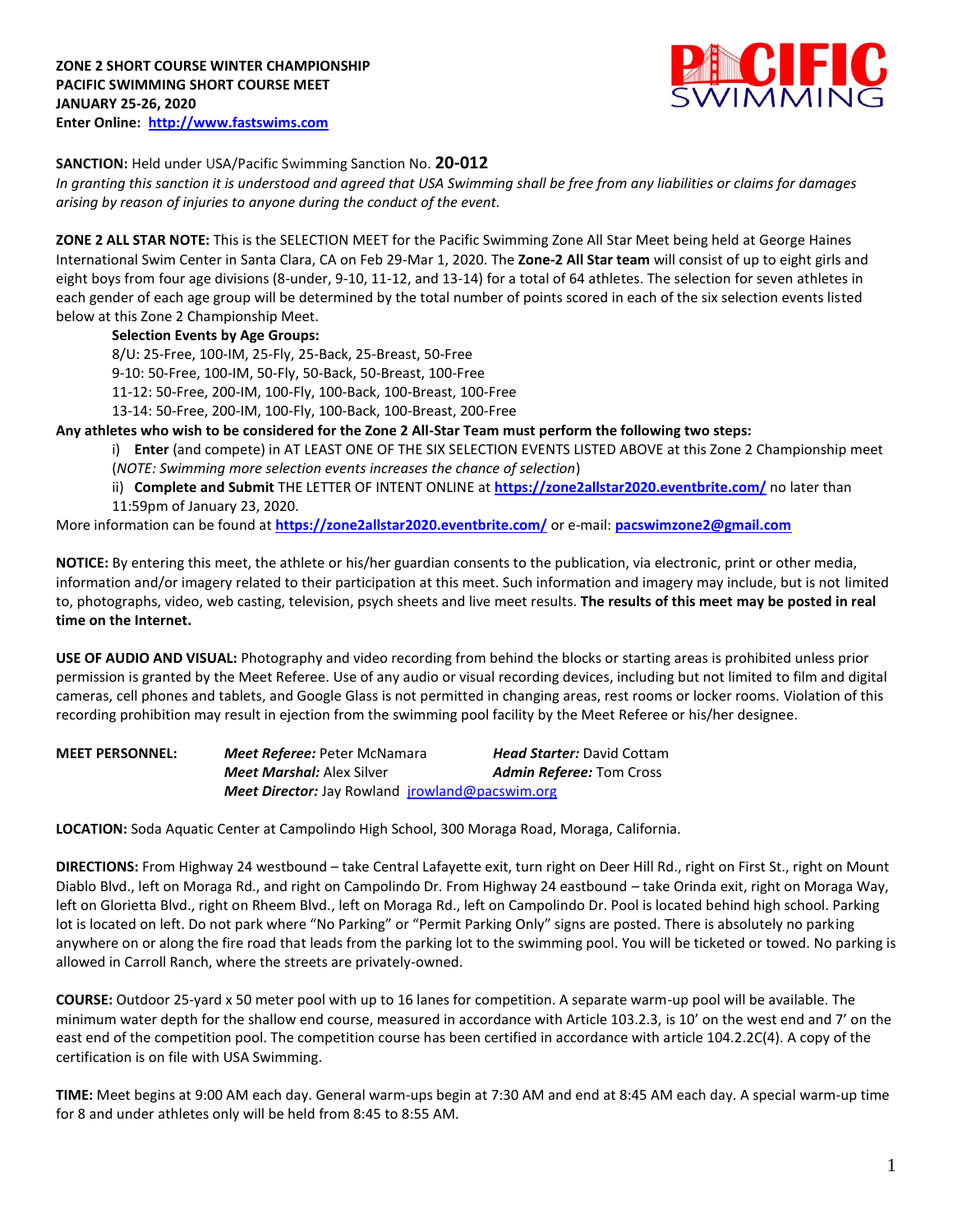- **RULES:** Current USA and Pacific Swimming rules, including the Minor Athlete Abuse Prevention Policy ("MAAPP"), and warm-up procedures will govern the meet. A copy of these procedures will be posted at the Clerk-of-Course.
	- All events are timed finals.
	- All events will swim fast to slow.
	- Athletes may compete in a maximum of four (4) individual events per day plus relays.
	- All athletes ages 12 and under should complete competition within four (4) hours.

• Entries will be accepted until the number of splashes exceeds the estimated time line, per the "Four-Hour Rule," based on the athletes age and gender.

• If local conditions warrant it the Meet Referee, with the concurrence of the Meet Director, may require a mandatory scratch down. Immediate cash refunds will be made for any mandatory scratches.

• UNATTACHED ATHLETES MAY NOT SWIM ON RELAY TEAMS. Unattached athletes may score points for the purpose of the individual high point awards but their points will not count towards a team score.

- **All coaches and deck officials must wear their USA Swimming membership cards in a visible manner.**
- All athletes 18 and older must have completed the Athlete Protection Training to be allowed to compete.

**UNACCOMPANIED ATHLETES:** Any USA-S athlete-member competing at the meet must be accompanied by a USA Swimming member-coach for the purposes of athlete supervision during warm-up, competition and warm-down. If a coach-member of the athlete's USA-S Club does not attend the meet to serve in said supervisory capacity, it is the responsibility of the athlete or the athlete's legal guardian to arrange for supervision by a USA-S member-coach. The Meet Director or Meet Referee may assist the athlete in making arrangements for such supervision; however, it is recommended that such arrangements be made in advance of the meet by the athlete's USA-S Club Member-Coach.

**RACING STARTS:** Athletes must be certified by a USA-S member-coach as being proficient in performing a racing start, or must start the race in the water. It is the responsibility of the athlete or the athlete's legal guardian to ensure compliance with this requirement.

**RESTRICTIONS:** • Smoking and the use of other tobacco products is prohibited on the pool deck, in the locker rooms, in spectator

- seating, on standing areas and in all areas used by athletes, during the meet and during warm-up periods.
- Sale and use of alcoholic beverages are prohibited in all areas of the meet venue.
- No glass containers are allowed in the meet venue.
- No propane heater is permitted except for snack bar/meet operations.
- Only timer and coach shelters will be allowed on deck.
- All shelters must be properly secured.
- Deck Changes are prohibited.

• Destructive devices, to include but not limited to, explosive devices and equipment, firearms (open or concealed), blades, knives, mace, stun guns and blunt objects are strictly prohibited in the swimming facility and its surrounding areas. If observed, the Meet Referee or his/her designee may ask that these devices be stored safely away from the public or removed from the facility. Noncompliance may result in the reporting to law enforcement authorities and ejection from the facility. Law enforcement officers are exempt per applicable laws.

 Operation of a drone, or any other flying apparatus, is prohibited over the venue (pools, athlete/coach areas, spectator areas and open ceiling locker rooms) any time athletes, coaches, officials and/or spectators are present.

**ELIGIBILITY:** • Athletes must be current members of USA-S and enter their name and registration number on the meet entry card as they are shown on their Registration Card. If this is not done, it may be difficult to match the athlete with the registration and times database. The meet host will check all athlete registrations against the SWIMS database and if not found to be registered, the Meet Director shall accept the registration at the meet (a \$10 surcharge will be added to the regular registration fee). Duplicate registrations will be refunded by mail.

 The Zone 2 qualifying Time Standard has been set by the Zone 2 Board of Directors as the 2017-2020 USA-S Motivational "B" time standard for 9 & Over athletes and the Pacific Swimming 8 & Under "B" time standard for 8 & Under athletes.

- Entries with **"NO TIME" will be REJECTED**.
- Time standards can be found at **<http://www.pacswim.org/swim-meet-times/standards>**

• Entry times submitted for this meet may be checked against a computer database and may be changed in accordance with Pacific Swimming Entry Time Verification Procedures.

• Disabled athletes are welcome to attend this meet and should contact the Meet Director or Meet Referee regarding any special accommodations on entry times and seeding per Pacific Swimming policy.

• Athletes 19 years of age and over may compete in the meet for time only, no awards. Such athletes must have met standards for the 17-18 age group and may not compete in relays or score points.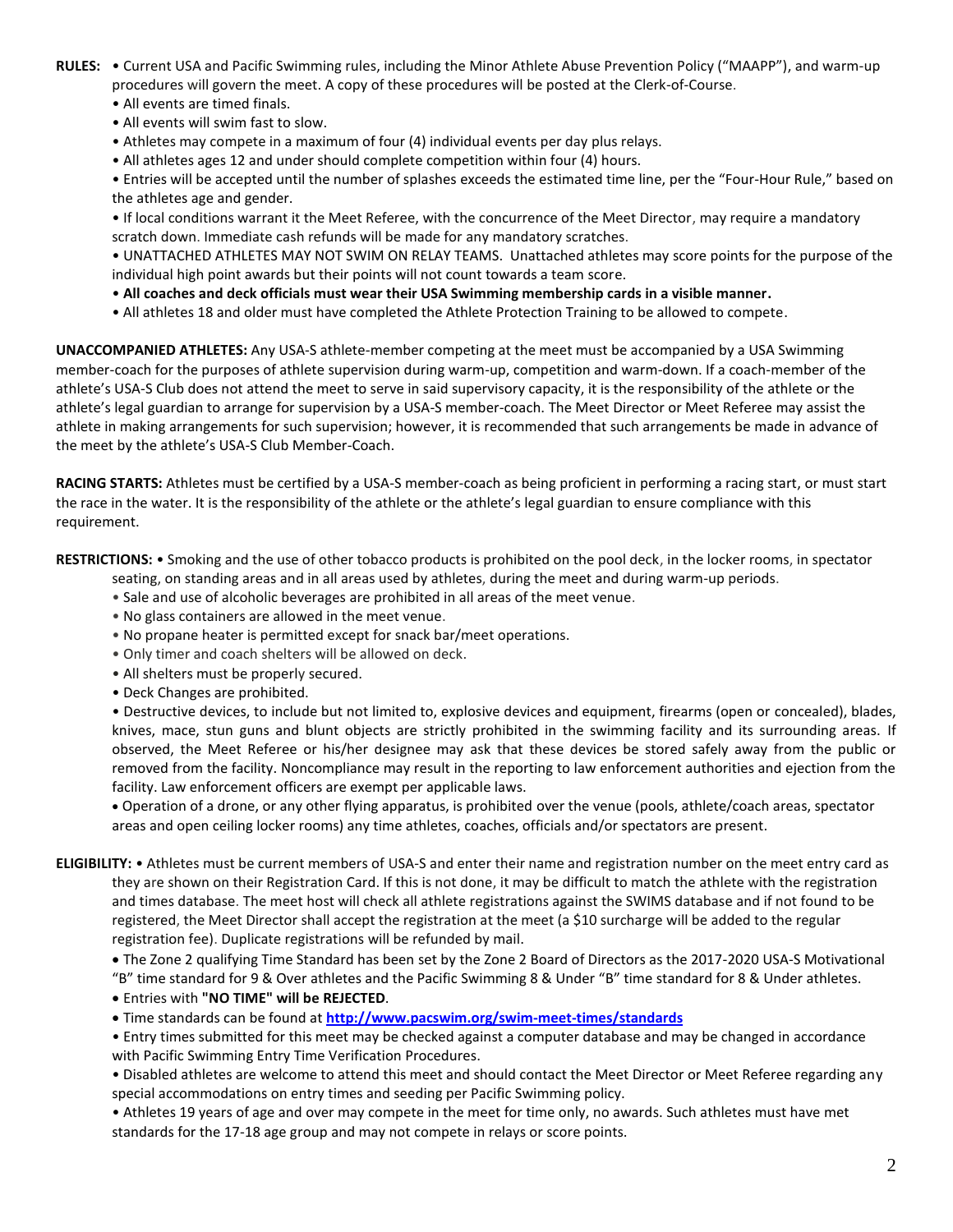• The athlete's age will be the age of the athlete on the first day of the meet.

**ENTRY FEES:** \$4.00 per event plus an \$8.00 participation fee per athlete. Relay entries are \$9.00 per relay team and must be paid by check accompanying the relay entry form. Entries will be rejected if payment is not sent at time of request. No refunds will be made, except mandatory scratch downs.

**ENTRIES:** Meet entries will not be accepted any earlier than December 21, 2019. Individual events may be entered for this meet online, or by mail/hand-delivery. Online meet entry is in no way required or expected in order to enter this meet. Only the club coaches may enter relays – see instructions below.

**ONLINE ENTRIES:** To enter online go to **[www.fastswims.com](http://www.fastswims.com/)** to receive an immediate entry confirmation. This method requires payment by credit card. FastSwims charges a processing fee for this service, 6.5% of the total Entry Fees plus \$0.75 per transaction, regardless of number of athletes. Please note that the processing fee is a separate fee from the Entry Fees. If you do not wish to pay the processing fee, enter the meet using a mail entry. **Entering online is a convenience, is completely voluntary, and is in no way required or expected of an athlete by Pacific Swimming.** Online entries will be accepted through Wednesday, **January 15, 2020**, or until the meet has reached capacity, whichever comes first.

**MAILED OR HAND DELIVERED ENTRIES**: Entries must be on the attached consolidated entry form. Forms must be filled out completely and printed clearly with athlete's best time. Entries must be postmarked by midnight, Monday, **January 13, 2020,** or hand delivered by 4:00 PM Wednesday, **January 15, 2020**. No late entries will be accepted. Requests for confirmation of receipt of entries should include a self-addressed envelope.

**RELAY ENTRIES:** All relay entries shall be submitted by Zone 2 clubs using the attached Consolidated Relay Entry form and be accompanied by a team check for the amount due. Make the check payable to Zone 2 – Pacific Swimming. Relay entries must be postmarked on or before **Monday**, **January 13, 2020**, or hand-delivered by 4:00 PM **Wednesday, January 15, 2020.** The 8 & Under relays are being offered in a "Combined" format permitting entries of girls, boys or mixed relays which will be seeded by entry time and swim together.

**NOTE:** In order to verify athlete registration, all relay athletes who are not entered in at least one individual event in this meet must be entered on the RELAY ONLY form.

At the coaches meeting, clubs will receive pre-entered cards showing all the relays they have entered with all of the eligible athletes that can compete on each relay. Coaches must come to the computer room only if they wish to scratch one or more relays. After the scratch deadline has passed and the relays have been seeded, coaches will be notified when they can pick up their relay cards. The order of swim must be declared before each relay begins.

Along with the Relay Entry Forms, clubs **must** submit the names and phone numbers of a Club Volunteer Contact and the person(s) working the club's assigned 4-hour shift as a marshal.

#### **MAKE CHECKS PAYABLE TO**: **Zone 2 – Pacific Swimming**

**MAIL/HAND DELIVER ENTRIES TO: Pacific Swimming Zone 2, 1320 Willow Pass Rd, 6th Floor #665, Concord, CA 94520 \*\*\* Hand deliveries must be made prior to 4:00 PM on business days only.**

**CHECK-IN:** The meet will be deck-seeded. Athletes must check in at the Clerk of Course. No event shall be closed more than 30 minutes before the scheduled start of the session. Prior to 10:30 AM, close of check-in for each event shall be no more than 60 minutes before the estimated time of the start of the first heat of the event. **Close of check-in for all remaining individual events for that day shall be at 10:30 AM.** Athletes who do not check in will not be seeded and will not be allowed to compete in that event. Athletes who wish to scratch from an event after the close of check-in are requested to inform the Referee on the starting end of the competition course.

**SCRATCHES:** Any athletes not reporting for or competing in an individual timed final event that they have checked in for shall not be penalized. Athletes who must withdraw from an event after it is seeded are requested to inform the referee immediately.

**SCORING:** The first sixteen (16) places in the individual age group events will be scored and awarded as listed below. The first sixteen places for each relay event will be scored but not awarded.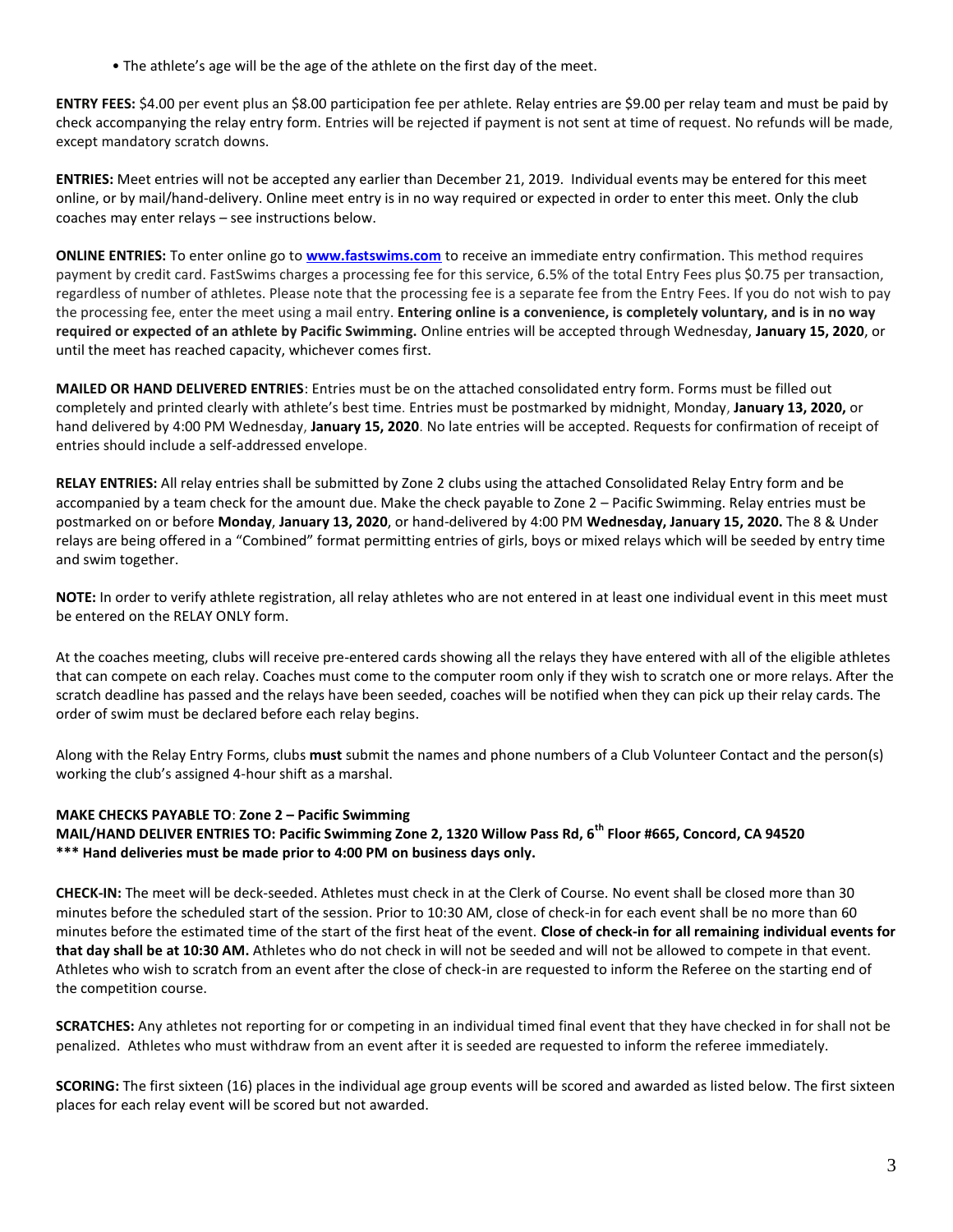Individual events: 20-17-16-15-14-13-12-11-9-7-6-5-4-3-2-1 points. Only individual event scores are counted for high point awards. Relay events: 40-34-32-30-28-26-24-22-18-14-12-10-8-6-4-2 points. Relay and individual scores are used for team scoring.

**AWARDS:** The first 16 places will be awarded for 8&UN, 9-10, 11-12, 13-14, 15-16, 17-18 age groups. There will be individual high point awards for the top boy and girl in 8&UN, 9-10, 11-12, 13-14, 15-16, 17-18 age groups. All "B" athletes achieving an "A" (or "PC-A") time will be awarded a standard "A" medal, regardless of place achieved in the event. No relay awards. No awards for athletes 19 and older. NOTE: Individual awards must be picked up at the meet. They will not be mailed out or distributed after the meet.

**Club Awards:** Clubs will be divided into three groups based on the number of athletes entered in the meet. The group assignments will be published with the timing assignments and officials requirements. The top three clubs in each group will receive awards.

**ADMISSION:** FREE. A two-day program will be available for sale at a reasonable price.

**SNACK BAR & HOSPITALITY:** A snack bar will be available throughout the competition. Coaches and working deck officials will be provided lunch. Hospitality will serve refreshments to timers and volunteers.

**MISCELLANEOUS:** No overnight parking is allowed. Facilities will not be provided after meet hours.

**MINIMUM OFFICIALS:** The Meet Referee shall conduct an inventory of Officials and shall compare the number of athletes entered against the number of Officials that worked representing each club per day of the meet. Those clubs who have not provided sufficient Officials in a day of the meet, in accordance with the table below, will be fined \$100 per missing Official per day.

| Number of athletes entered in meet<br>per club per day | Number of trained and carded officials required |
|--------------------------------------------------------|-------------------------------------------------|
| $1 - 10$                                               |                                                 |
| $11 - 25$                                              |                                                 |
| 26-50                                                  |                                                 |
| 51-75                                                  |                                                 |
| 76-100                                                 |                                                 |
| Every 20 Athletes over 100                             |                                                 |

## **EVENT SUMMARY – Saturday, January 25, 2020**

| 8 & UN           | $9 - 10$<br>11-12                                      |        | 13-14  | 15-18            |
|------------------|--------------------------------------------------------|--------|--------|------------------|
| 50 FR            | 100 FR                                                 | 100 FR | 200 FR | 100 FR           |
| 25 BR            | 50 BR                                                  | 100 BR | 100 BR | 100 BR           |
| 100 IM           | 100 IM                                                 | 200 IM | 200 IM | 200 IM           |
| 25 FR            | 50 FR                                                  | 50 FR  | 50 FR  | 50 FR            |
| 100 Medley Relay | 200 Medley Relay   200 Medley Relay   200 Medley Relay |        |        | 200 Medley Relay |

**EVENT SUMMARY – Sunday, January 26, 2020**

| 8 & UN         | $9 - 10$ | 11-12                                            | 13-14  | 15-18          |
|----------------|----------|--------------------------------------------------|--------|----------------|
| 25 BK          | 50 BK    | 100 BK                                           | 100 BK | 100 BK         |
| 25 FL          | 50 FL    | 100 FL                                           | 100 FL | 100 FL         |
| 100 FR         | 200 FR   | 200 FR                                           | 100 FR | 200 FR         |
| 100 Free Relay |          | 200 Free Relay   200 Free Relay   200 Free Relay |        | 200 Free Relay |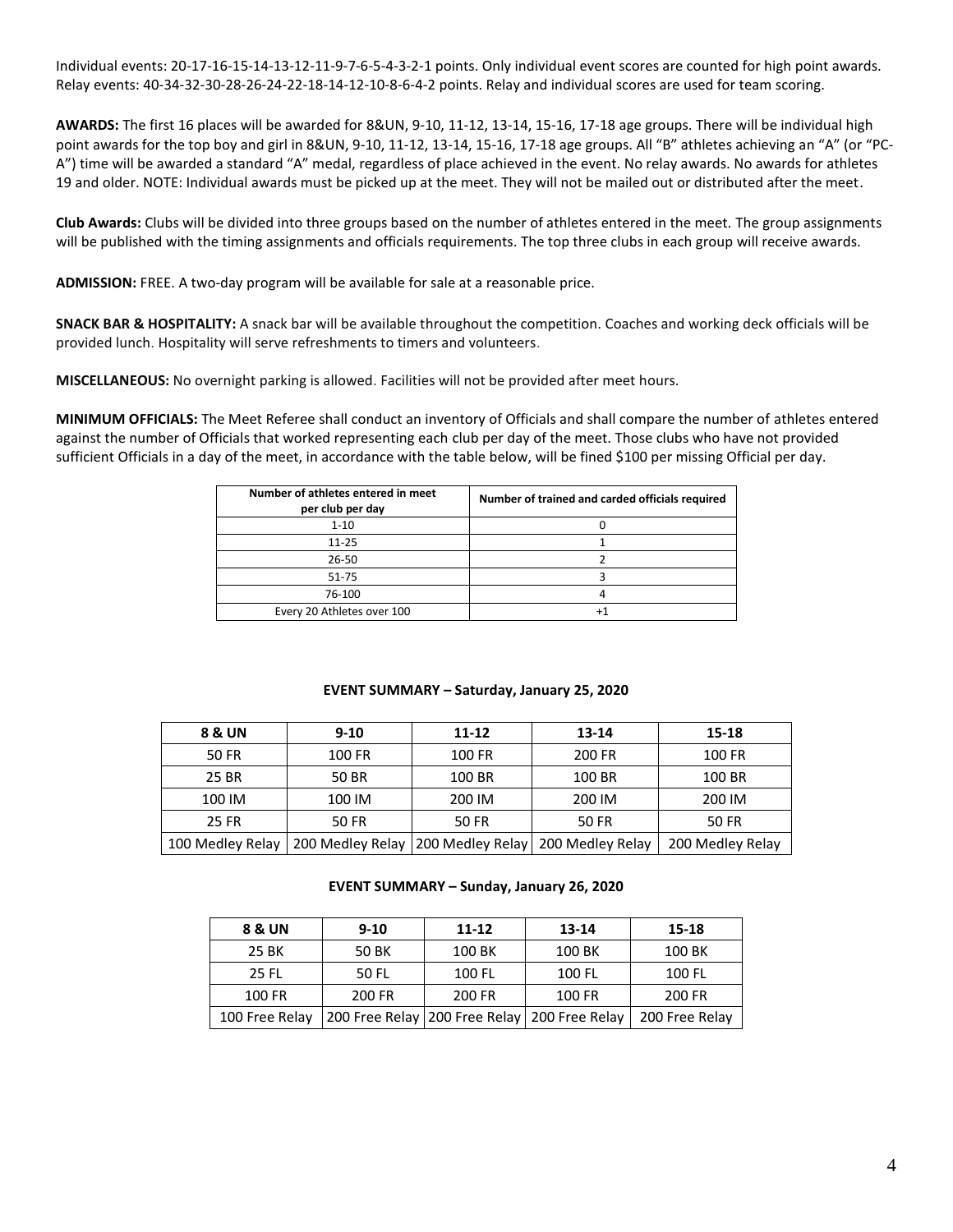#### **EVENTS**

| Event#                  |                  | Zone 2 Short Course Championship<br>Saturday, January 25, 2020 | Event#       | Event#       |                            | Zone 2 Short Course Championship<br>Sunday, January 26, 2020 | Event#      |
|-------------------------|------------------|----------------------------------------------------------------|--------------|--------------|----------------------------|--------------------------------------------------------------|-------------|
| <b>GIRLS</b>            | <b>Age Group</b> | Event                                                          | <b>BOYS</b>  | <b>GIRLS</b> | <b>Age Group</b>           | Event                                                        | <b>BOYS</b> |
|                         | $17 - 18$        |                                                                |              |              | $17 - 18$                  |                                                              |             |
| 1                       | $15 - 16$        | 100 Freestyle                                                  | $\mathbf{2}$ | 51           | $15 - 16$                  | 100 Backstroke                                               | 52          |
| $\overline{\mathbf{3}}$ | $13 - 14$        | 200 Freestyle                                                  | 4            | 53           | 13-14                      | 100 Backstroke                                               | 54          |
| 5                       | $11 - 12$        | 100 Freestyle                                                  | 6            | 55           | $11 - 12$                  | 100 Backstroke                                               | 56          |
| $\overline{\mathbf{z}}$ | $9 - 10$         | 100 Freestyle                                                  | 8            | 57           | $9 - 10$                   | 50 Backstroke                                                | 58          |
| 9                       | 8-UN             | 50 Freestyle                                                   | 10           | 59           | 8-UN                       | 25 Backstroke                                                | 60          |
|                         | $17 - 18$        | 100 Breaststroke                                               | 12           |              | $17 - 18$                  |                                                              |             |
| 11                      | $15 - 16$        |                                                                |              | 61           | 15-16                      | 100 Butterfly                                                | 62          |
| 13                      | $13 - 14$        | 100 Breaststroke                                               | 14           | 63           | $13 - 14$                  | 100 Butterfly                                                | 64          |
| 15                      | $11 - 12$        | 100 Breaststroke                                               | 16           | 65           | $11 - 12$<br>100 Butterfly |                                                              | 66          |
| 17                      | $9 - 10$         | 50 Breaststroke                                                | 18<br>67     |              | $9 - 10$                   | 50 Butterfly                                                 | 68          |
| 19                      | 8-UN             | 25 Breaststroke                                                | 20           | 69           | 8-UN                       | 25 Butterfly                                                 | 70          |
|                         | $17 - 18$        | 200 I.M.                                                       |              |              | $17 - 18$                  |                                                              |             |
| 21                      | $15 - 16$        |                                                                | 22           | 71           | $15 - 16$                  | 200 Freestyle                                                | 72          |
| 23                      | $13 - 14$        | 200 I.M.                                                       | 24           | 73           | $13 - 14$                  | 100 Freestyle                                                | 74          |
| 25                      | $11 - 12$        | 200 I.M.                                                       | 26           | 75           | $11 - 12$                  | 200 Freestyle                                                | 76          |
| 27                      | $9 - 10$         | 100 I.M.                                                       | 28           | 77           | $9 - 10$                   | 200 Freestyle                                                | 78          |
| 29                      | 8-UN             | 100 I.M.                                                       | 30           | 79           | 8-UN                       | 100 Freestyle                                                | 80          |
| 31                      | $17 - 18$        |                                                                | 32           | 81           | $15 - 18$                  | 200 Free Relay                                               | 82          |
|                         | $15 - 16$        | 50 Freestyle                                                   |              | 83           | $13 - 14$                  | 200 Free Relay                                               | 84          |
| 33                      | 13-14            | 50 Freestyle                                                   | 34           | 85           | $11 - 12$                  | 200 Free Relay                                               | 86          |
| 35                      | $11 - 12$        | 50 Freestyle                                                   | 36           | 87           | $9 - 10$                   | 200 Free Relay                                               | 88          |
| 37                      | $9 - 10$         | 50 Freestyle                                                   | 38           |              |                            | Combined 100                                                 |             |
| 39                      | 8-UN             | 25 Freestyle                                                   | 40           | 89           | 8-UN                       | Free Relay                                                   | 89          |
| 41                      | $15 - 18$        | 200 Medley Relay                                               | 42           |              |                            |                                                              |             |
| 43                      | $13 - 14$        | 200 Medley Relay                                               | 44           |              |                            |                                                              |             |
| 45                      | $11 - 12$        | 200 Medley Relay                                               | 46           |              |                            |                                                              |             |
| 47                      | $9 - 10$         | 200 Medley Relay                                               | 48           |              |                            |                                                              |             |
| 49                      | 8-UN             | Combined 100<br>Medley Relay                                   | 49           |              |                            |                                                              |             |

Zone 2 Championship Minimum Time Standard = 2017-2020 USA-S Motivational "B" time standard for 9 & over athletes and the Pacific Swimming 8 & under "B" time standard for 8 & under athletes. 15-18 individual events will be swum together but scored separately as 15-16 and 17-18. Relay athletes must be entered in their correct relay age group (8UN, 9-10, 11-12, 13-14, 15-16, 17- 18.) Time standards can be found at **<http://www.pacswim.org/swim-meet-times/standards>**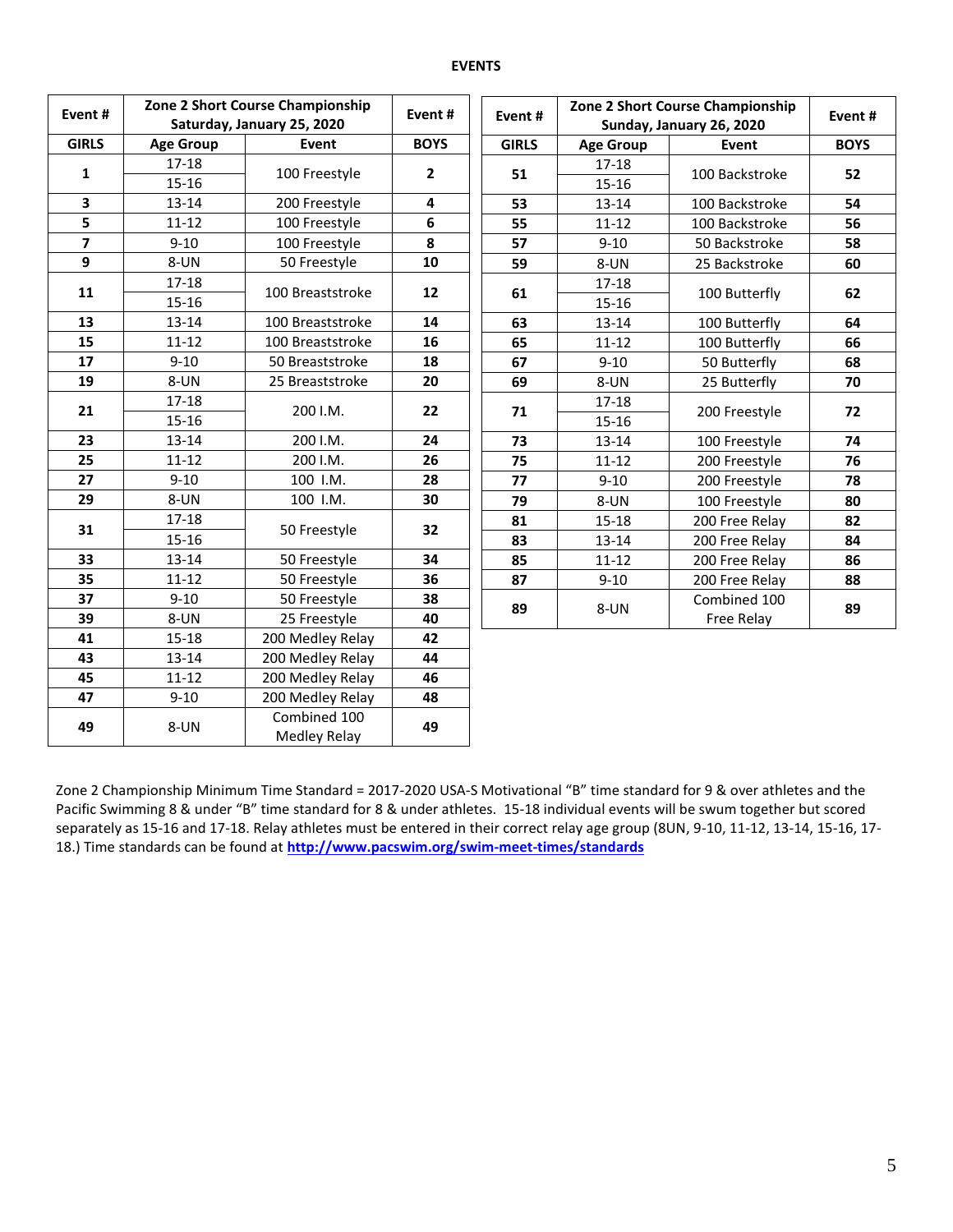### PACIFIC SWIMMING ZONE 2 CHAMPIONSHIP MEET January 25-26, 2020 **CLUB CONTACT INFORMATION AND RELAY SUMMARY SHEET**

| PRIMARY ZONE 2 CHAMPIONSHIPS CLUB ASSIGNMENT: ___________________________________ |
|-----------------------------------------------------------------------------------|
|                                                                                   |
|                                                                                   |
|                                                                                   |
|                                                                                   |

| <b>Consolidated RELAY ENTRY FEE</b>                                |  |
|--------------------------------------------------------------------|--|
| Total Relay Entries<br>$X$ \$9.00 = Total Amount Due $\rightarrow$ |  |

| RELAY ONLY ATHLETES must be ATTACHED to your club and entered in the table below<br>FIRST NAME MIDOB Gender PC Registration # |  |  |  |  |  |  |  |  |  |
|-------------------------------------------------------------------------------------------------------------------------------|--|--|--|--|--|--|--|--|--|
| LAST NAME                                                                                                                     |  |  |  |  |  |  |  |  |  |
|                                                                                                                               |  |  |  |  |  |  |  |  |  |
|                                                                                                                               |  |  |  |  |  |  |  |  |  |
|                                                                                                                               |  |  |  |  |  |  |  |  |  |
|                                                                                                                               |  |  |  |  |  |  |  |  |  |
|                                                                                                                               |  |  |  |  |  |  |  |  |  |
|                                                                                                                               |  |  |  |  |  |  |  |  |  |
|                                                                                                                               |  |  |  |  |  |  |  |  |  |
|                                                                                                                               |  |  |  |  |  |  |  |  |  |
|                                                                                                                               |  |  |  |  |  |  |  |  |  |
|                                                                                                                               |  |  |  |  |  |  |  |  |  |
|                                                                                                                               |  |  |  |  |  |  |  |  |  |
|                                                                                                                               |  |  |  |  |  |  |  |  |  |
|                                                                                                                               |  |  |  |  |  |  |  |  |  |
|                                                                                                                               |  |  |  |  |  |  |  |  |  |
|                                                                                                                               |  |  |  |  |  |  |  |  |  |
|                                                                                                                               |  |  |  |  |  |  |  |  |  |
|                                                                                                                               |  |  |  |  |  |  |  |  |  |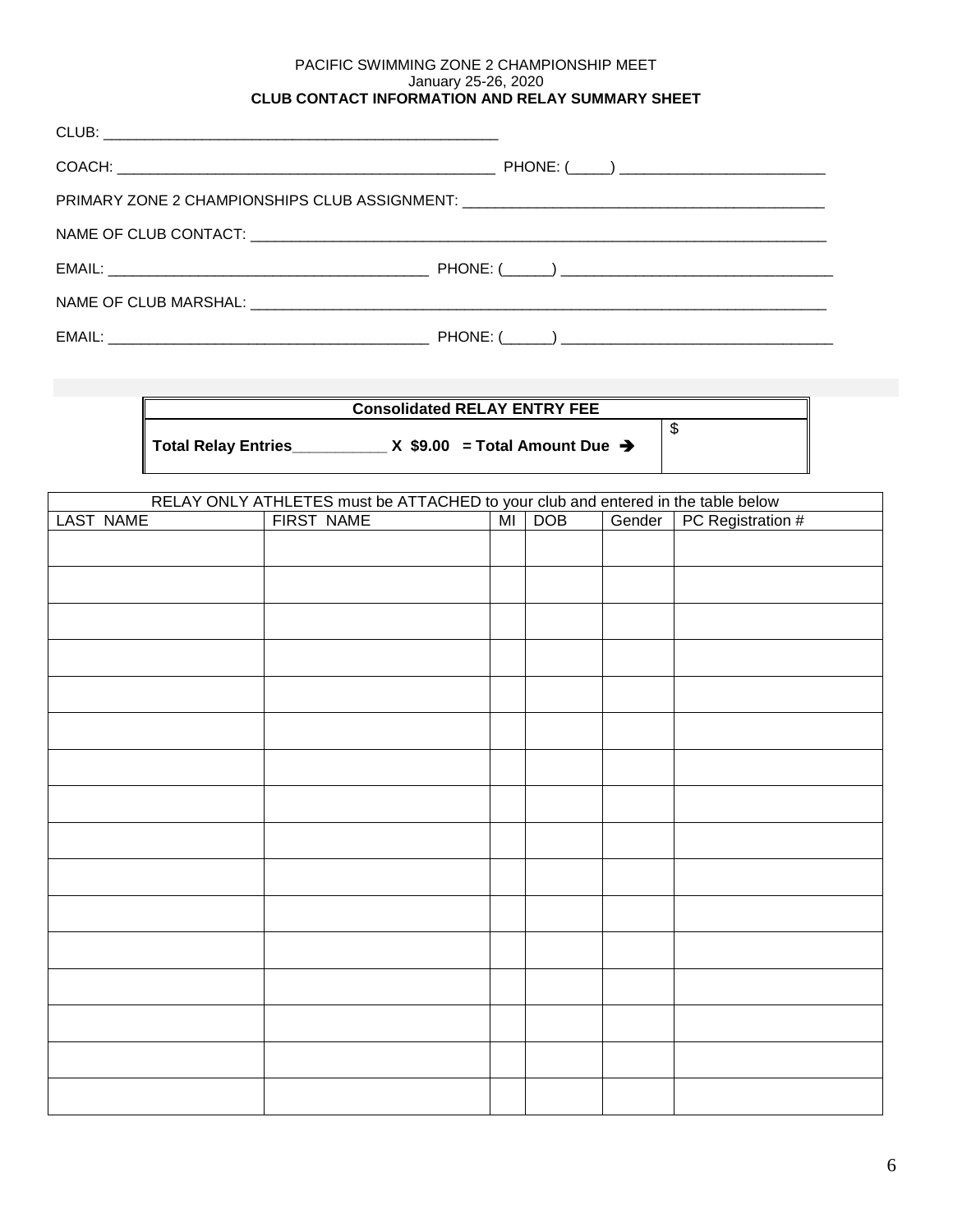| Zone 2 Championship - 2020 RELAY ENTRY SUMMARY. Enter time of each relay team, use additional page if more than six teams each event<br>Coaches please note > All relay only athletes must be entered on the RELAY ONLY entry sheet so their registration can be checked. |               |                  |   |   |                         |    |   |   |                         |
|---------------------------------------------------------------------------------------------------------------------------------------------------------------------------------------------------------------------------------------------------------------------------|---------------|------------------|---|---|-------------------------|----|---|---|-------------------------|
| Event No.                                                                                                                                                                                                                                                                 | Gender /Age   | Event            | A | B | $\overline{\mathbf{c}}$ | D. | Е | F | <b>Total No. Relays</b> |
| 41                                                                                                                                                                                                                                                                        | 15-18 Girls   | 200 Medley Relay |   |   |                         |    |   |   |                         |
| 42                                                                                                                                                                                                                                                                        | 15-18 Boys    | 200 Medley Relay |   |   |                         |    |   |   |                         |
| 43                                                                                                                                                                                                                                                                        | 13-14 Girls   | 200 Medley Relay |   |   |                         |    |   |   |                         |
| 44                                                                                                                                                                                                                                                                        | 13-14 Boys    | 200 Medley Relay |   |   |                         |    |   |   |                         |
| 45                                                                                                                                                                                                                                                                        | 11-12 Girls   | 200 Medley Relay |   |   |                         |    |   |   |                         |
| 46                                                                                                                                                                                                                                                                        | 11-12 Boys    | 200 Medley Relay |   |   |                         |    |   |   |                         |
| 47                                                                                                                                                                                                                                                                        | 9-10 Girls    | 200 Medley Relay |   |   |                         |    |   |   |                         |
| 48                                                                                                                                                                                                                                                                        | 9-10 Boys     | 200 Medley Relay |   |   |                         |    |   |   |                         |
| 49                                                                                                                                                                                                                                                                        | 8-UN Combined | 100 Medley Relay |   |   |                         |    |   |   |                         |
| 81                                                                                                                                                                                                                                                                        | 15-18 Girls   | 200 Free Relay   |   |   |                         |    |   |   |                         |
| 82                                                                                                                                                                                                                                                                        | 15-18 Boys    | 200 Free Relay   |   |   |                         |    |   |   |                         |
| 83                                                                                                                                                                                                                                                                        | 13-14 Girls   | 200 Free Relay   |   |   |                         |    |   |   |                         |
| 84                                                                                                                                                                                                                                                                        | 13-14 Boys    | 200 Free Relay   |   |   |                         |    |   |   |                         |
| 85                                                                                                                                                                                                                                                                        | 11-12 Girls   | 200 Free Relay   |   |   |                         |    |   |   |                         |
| 86                                                                                                                                                                                                                                                                        | 11-12 Boys    | 200 Free Relay   |   |   |                         |    |   |   |                         |
| 87                                                                                                                                                                                                                                                                        | 9-10 Girls    | 200 Free Relay   |   |   |                         |    |   |   |                         |
| $88\,$                                                                                                                                                                                                                                                                    | 9-10 Boys     | 200 Free Relay   |   |   |                         |    |   |   |                         |
| 89                                                                                                                                                                                                                                                                        | 8-UN Combined | 100 Free Relay   |   |   |                         |    |   |   |                         |
| TOTAL CLUB RELAY ENTRIES $\blacktriangleright$                                                                                                                                                                                                                            |               |                  |   |   |                         |    |   |   |                         |
| CLUB CODE $\rightarrow$                                                                                                                                                                                                                                                   |               |                  |   |   |                         |    |   |   |                         |